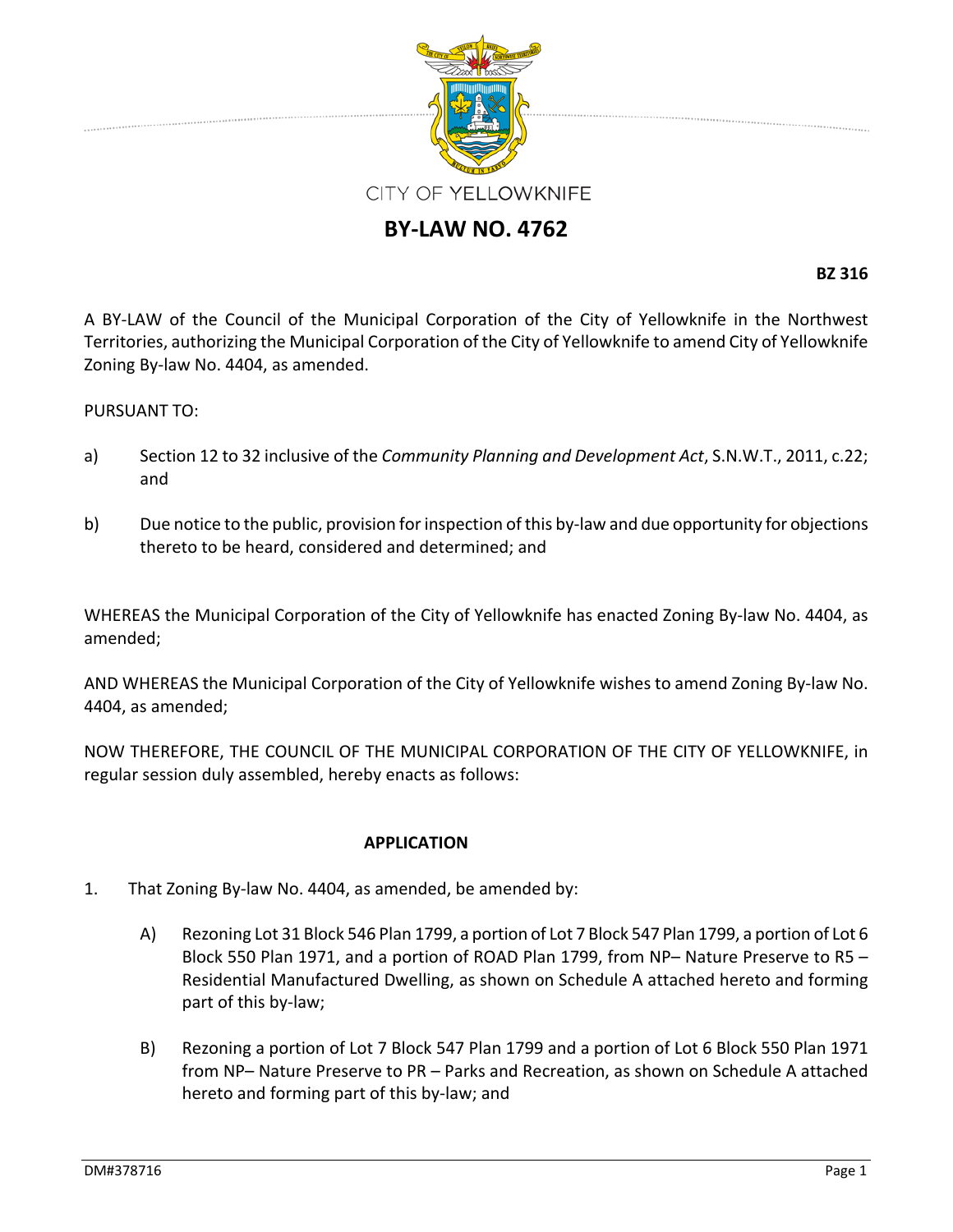Amending Schedule No. 1 to Zoning By-law No. 4404, as amended, in accordance with  $\mathsf{C}$ Schedule A attached hereto and forming part of this by-law.

## **EFFECT**

That this by-law shall come into effect upon receiving Third Reading and otherwise meets the  $2.$ requirements of Section 75 of the Cities, Towns and Villages Act.

Read a First time this  $\frac{\partial 5}{\partial 1}$  day of  $\sqrt{\sqrt{2}}$  A.D. 2013.

Mayor

City Administrator

| Read a Second Time this | day of DELLINBER A.D. 20 $3$ |
|-------------------------|------------------------------|
|-------------------------|------------------------------|

Mayor

City Administrator

Read a Third Time and Finally Passed this  $\bigcirc$ <u>lembrek</u>, A.D., 20 13. day of

Mayor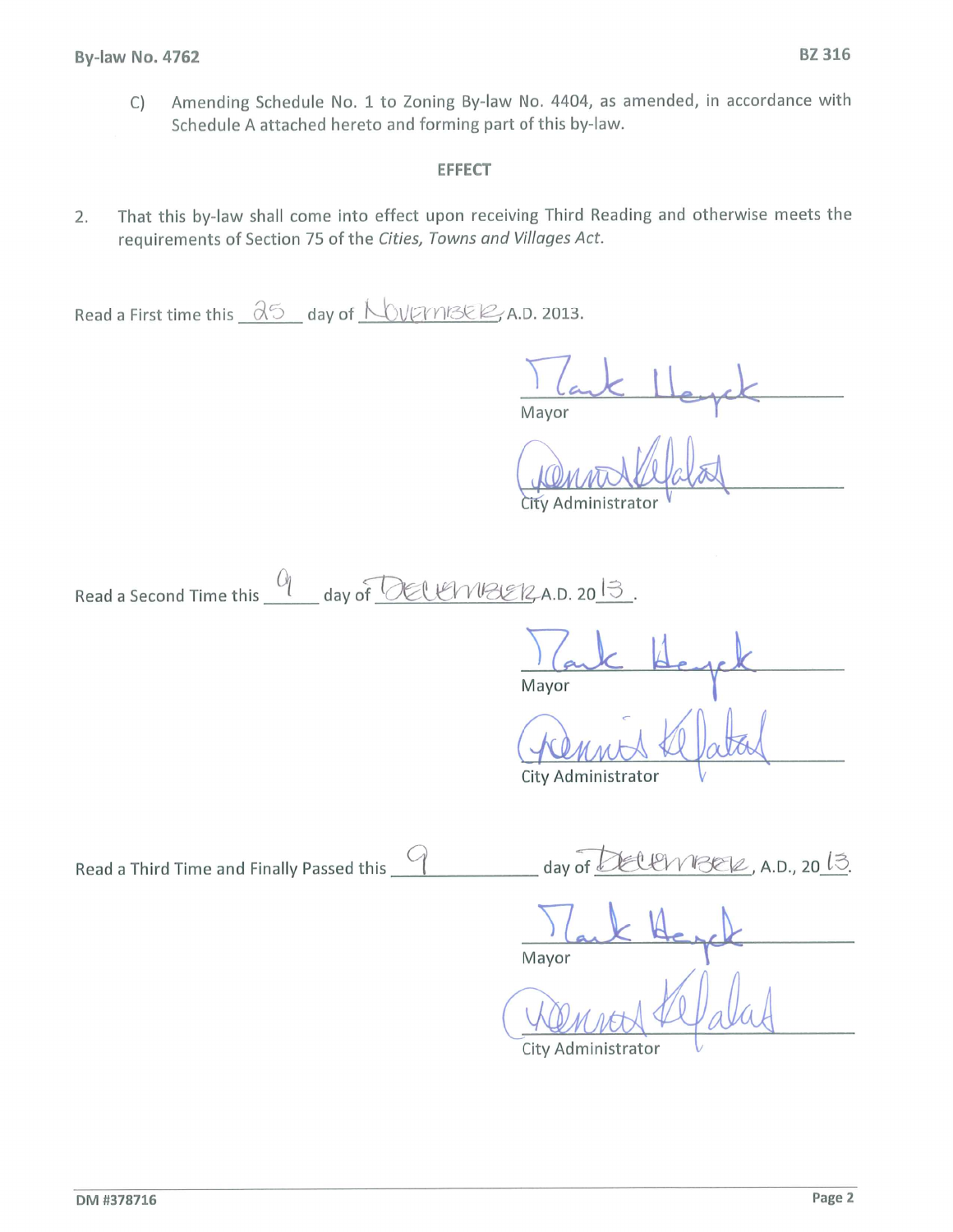**By-law No. 4762** 

I hereby certify that this by-law has been made in accordance with the requirements of the Cities, Towns and Villages Act and the by-laws of the Municipal Corporation of the City of Yellowknife.

City Administrator



Docs #378716